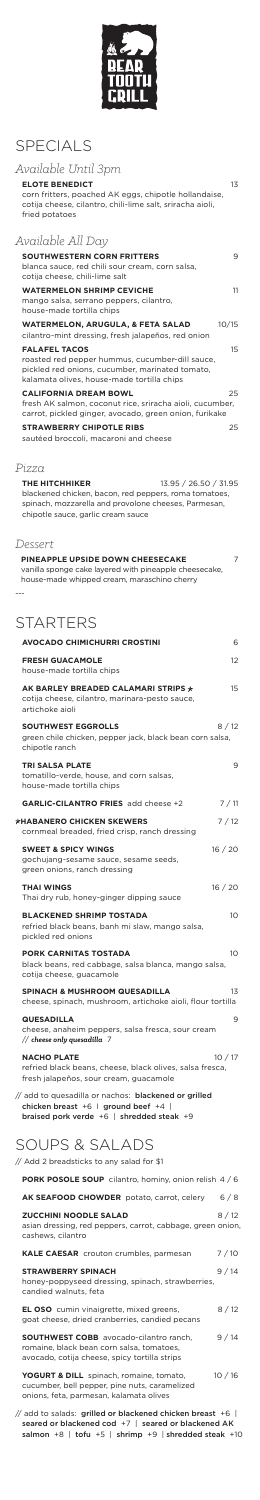## BURGERS & SANDWICHES

// substitute a chicken breast or portobello at no charge or substitute a plant-based Impossible burger patty +3 *all beef burgers cooked medium unless specified otherwise*

| <b>BEAR TOOTH GRILLED BURGER</b><br>Harris Ranch ground beef   + cheddar, pepperjack 1<br>+ blue, goat cheese, smoked gouda $3$   + bacon 2                                                                                                                                       | 15     |
|-----------------------------------------------------------------------------------------------------------------------------------------------------------------------------------------------------------------------------------------------------------------------------------|--------|
| <b>VEGAN BURGER</b><br>plant-based Impossible patty, vegan 1000 island<br>dressing, vegan bun, cumin vinaigrette salad                                                                                                                                                            | 19     |
| <b>BANH MI BURGER</b><br>blended pork and beef patty, sriracha aioli,<br>cilantro, fresh jalapeños, cabbage, lime, pickled onion                                                                                                                                                  | 16     |
| <b>SOUTHWESTERN BURGER</b><br>recado, avocado, salsa, pepperjack                                                                                                                                                                                                                  | 18     |
| <b>SMOKED GOUDA BURGER</b><br>blended pork and beef patty, fried leeks,<br>steak sauce aioli, gherkin-dill relish                                                                                                                                                                 | 17     |
| <b>ROSEMARY BURGER</b><br>bacon, goat cheese                                                                                                                                                                                                                                      | 22     |
| <b>RIBEYE STEAK SANDWICH</b><br>focaccia, steak sauce aioli, mushrooms, peppers,<br>onion, cabbage, pepper jack, pickled red onion                                                                                                                                                | 20     |
| <b>☆ BLACKENED AK COD SANDWICH</b><br>cabbage, lemon-tartar sauce, lettuce, onion, tomato                                                                                                                                                                                         | 18     |
| <b>BTG GRILLED CHEESE</b><br>sourdough, muenster cheese, green chile pesto,<br>marinated tomatoes, bacon, garlic-cilantro fries                                                                                                                                                   | 15     |
| <b>ANAHEIM TURKEY CLUB</b><br>focaccia, bacon, avocado, tomato, onion, sprouts, mayo                                                                                                                                                                                              | 15     |
| <b>MEDITERRANEAN VEGGIE SANDWICH</b><br>focaccia, roasted red pepper cream cheese, avocado,                                                                                                                                                                                       | 13     |
| onion, cucumber, marinated tomato, pepitas, sprouts<br>// comes with your choice of: garlic cilantro fries, plain<br>fries, tortilla chips or cup of pork posole   macaroni &                                                                                                     |        |
| cheese $+1$   cup of chowder $+1$<br>// substitute your choice of: side kale caesar or zucchini<br>noodle $+3$   side el oso $+4$   side southwest cobb $+5$<br>side yogurt & dill or strawberry spinach +6                                                                       |        |
| <b>BOWLS</b><br><b>SOUTHWESTERN RICE BOWL</b>                                                                                                                                                                                                                                     | 13     |
| blackened chicken, house-made tortilla chips<br><b>FAJITA BOWL</b><br>portobello 15 / chicken 15 / shrimp 18 / steak 20<br>tomatillo-cilantro rice, black beans, peppers,                                                                                                         |        |
| onions, cilantro, guacamole, sour cream<br><b>PEANUT TOFU BOWL</b>                                                                                                                                                                                                                | 13     |
| coconut rice, onions, broccoli, bean sprouts,<br>mint, cashews, crispy shallots<br><b>FIRECRACKER SHRIMP BOWL</b><br>coconut rice, black beans, corn salsa,                                                                                                                       | 15     |
| spicy firecracker sauce, avocado-cilantro ranch, cilantro<br><b>KOREAN STEAK BOWL</b><br>tomatillo-cilantro rice, cucumbers, pickled red onion,                                                                                                                                   | 18     |
| carrot, cabbage, green onion, gochujang-sesame sauce,<br>sesame seeds, cilantro                                                                                                                                                                                                   |        |
| $\star$ BLACKENED AK SALMON BOWL<br>coconut rice, broccoli, roasted yams,<br>red pepper coulis, onion sprouts                                                                                                                                                                     | 20     |
| $\star$ GINGER SHOYU AK COD BOWL<br>tomatillo-cilantro rice, sauteed broccoli, red pepper,<br>and onions, pickled ginger, onion sprouts                                                                                                                                           | 17     |
| <b>ENTREES</b>                                                                                                                                                                                                                                                                    |        |
| cod 16 / salmon 18<br>$\overline{\varkappa}$ AK FISH & CHIPS<br>beer-battered AK fish, lemon tartar sauce,<br>garlic-cilantro fries                                                                                                                                               |        |
| <b>CALABACITA TACOS</b><br>zucchini, corn, salsa, cheese, anaheims, sour cream,<br>pumpkin seeds, your choice of tortilla<br>build your own style                                                                                                                                 | 14     |
| <b>CHICKEN CHIPOTLE TACOS</b><br>chipotle cream, mushroom, onion, your choice or tortillas<br>build your own style                                                                                                                                                                | 15     |
| <b>PORK VERDE TACOS</b><br>serrano verde vour choice or tortillas<br>build your own style                                                                                                                                                                                         | 15     |
| $*$ CABO FISH TACOS<br>cod 17 / salmon 18<br>blackened, beer battered, or seared, mango salsa,<br>blanca sauce, black beans, cabbage, flour tortillas                                                                                                                             |        |
| $*$ CANTINA FISH TACOS<br>cod 17 / salmon 18<br>beer battered, blackened, or seared, blanca sauce,<br>salsa fresca, guacamole, cabbage, flour tortillas                                                                                                                           |        |
| $*$ POTATO BURRITO<br>red chile sour cream, refried black beans,<br>cheese, tomato-jalapeno salsa                                                                                                                                                                                 | 13     |
| <b><math>*</math> RANCHO BURRITO</b><br>potatoes, refried pinto beans, cheese, lettuce,<br>olives, salsa fresca, red chile sour cream,<br>colorado sauce, tomatillo-cilantro rice                                                                                                 | 14     |
| <b>PHILLY CHEESESTEAK BURRITO</b><br>shredded steak, peppers, onion, mushrooms,<br>pepper jack cheese, garlic-cilantro fries, ranch, ala carte                                                                                                                                    | 17     |
| <b>GREEN CHILI STEAK BURRITO</b><br>shredded steak, tomatillo-cilantro rice, refried pinto<br>beans, cheese, salsa fresca, salsa blanca, guacamole,<br>serrano verde                                                                                                              | 18     |
| <b>PORK VERDE BURRITO</b><br>spinach, serrano verde, pepperjack, rice,<br>beans, sour cream, salsa fresca                                                                                                                                                                         | 17     |
| <b>TACO SALAD</b><br>romaine mix, black beans, salsas, cheese, olives,<br>sour cream, guacamole, crispy flour tortilla shell<br>// grilled or blackened chicken breast +6  <br>braised pork verde $+6$   ground beef $+4$  <br>fajita veggies $+4$   seared or blackened cod $+8$ | 11     |
| shredded steak $+9$   shrimp $+9$<br><b>SIDES</b>                                                                                                                                                                                                                                 |        |
| <b>GARLIC-CILANTRO OR PLAIN FRIES</b>                                                                                                                                                                                                                                             | 4      |
| <b>SAUTÉED HOUSE VEGETABLES</b><br><b>RICE</b>                                                                                                                                                                                                                                    | 4<br>2 |
| tomatillo-cilantro rice or tomato-cumin brown rice<br><b>BEANS</b>                                                                                                                                                                                                                | 2      |
| whole black beans, refried black beans,<br>or refried pinto beans                                                                                                                                                                                                                 |        |

**HOUSE-MADE TORTILLA CHIPS** side 1.5 / basket 4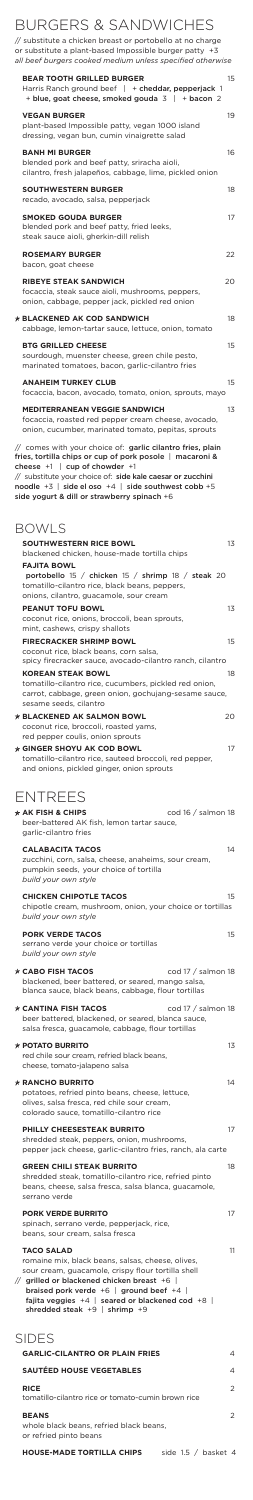#### **BURRITOS** 4

| flour tortilla, beans, cheese                                                                                                                                 |                                |   |
|---------------------------------------------------------------------------------------------------------------------------------------------------------------|--------------------------------|---|
| <b>SLICE OF PIZZA</b>                                                                                                                                         | cheese $3.50 /$ pepperoni 4.00 |   |
| <b>GRILLED CHEESE &amp; FRIES</b><br>sourdough, cheddar cheese                                                                                                |                                | 7 |
| <b>CHEESE QUESADILLA</b><br>// sour cream, black olives, sour cream,<br>black olives, salsa, beans, or jalapeños +.75<br>guacamole $+1.50$   ground beef $+2$ |                                | 4 |
| $*$ FISH & CHIPS<br>AK cod                                                                                                                                    |                                | 8 |
| <b>PASTA WITH BUTTER</b><br>parmesan cheese +.50                                                                                                              |                                | 4 |
| <b>CHEESE NACHOS</b><br>// sour cream, black olives, salsa,<br>beans, or jalapeños $+75$   guacamole $+1.50$                                                  |                                | 4 |
| <b>MACARONI &amp; CHEESE</b>                                                                                                                                  |                                | 5 |
| <b>VEGGIE PLATE</b><br>cucumber, broccoli, carrots, ranch                                                                                                     |                                | 4 |
| <b>FRUIT PLATE</b>                                                                                                                                            |                                | 4 |
| <b>SIDE OF FRIES</b>                                                                                                                                          |                                | 4 |
| <b>DESSERTS</b>                                                                                                                                               |                                |   |
| <b>DULCE DE LECHE BANANA CREAM PIE</b>                                                                                                                        |                                | 7 |

graham cracker-pecan crust, banana, toasted pecans, dulce de leche, cinnamon cream

### **KEY LIME PIE** 7 graham cracker crust, whipped cream **CHOCOLATE MOUSSE** 6 dark chocolate cookie crumbs, fresh whipped cream

**CHURRO-MISU** 7 horchata cream, espresso soaked churros

### **CARROT CAKE** 6 cream cheese frosting, raisins, walnuts